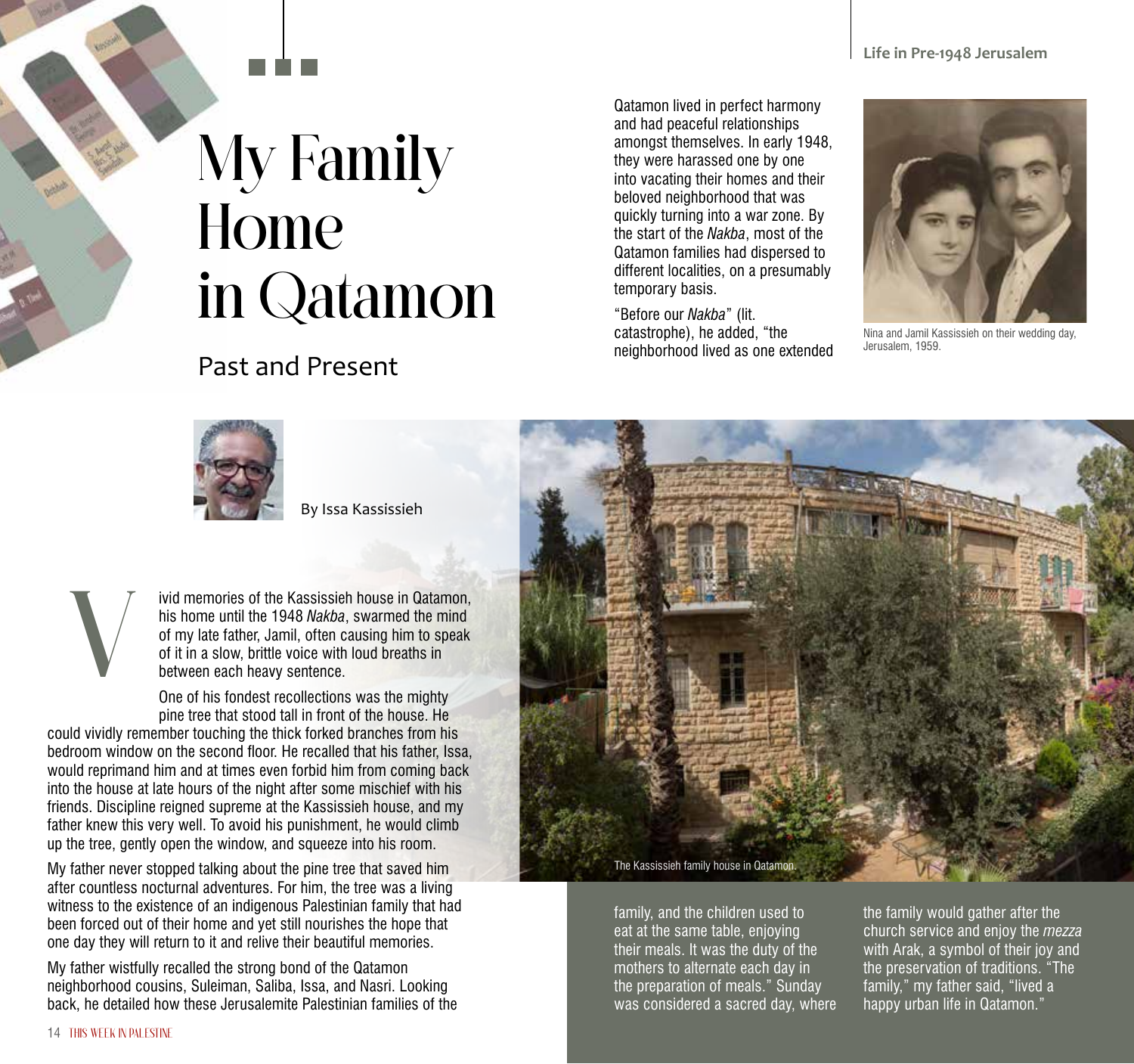

A sample of the Kassissieh tiles, as laid in the main entrance of the building.



After the *Naksa* of 1967, my father would frequently visit the house. Standing in front of it, and knowing full well that strangers had occupied it, he would look up and mourn the fact he would never again climb his beloved tree and sneak into what was once his room. With tearful eyes, he cursed the people inside, and in a tone that was a mixture of hope and self-pity, he professed that the tree, the stones, and the ornate facade of his home

would remain to speak of the oppression and displacement of the Palestinian people. My father knew well that the harm that has been inflicted on our family and many others in Jerusalem and historical Palestine will remain deeply carved in the hearts and minds of the descendants.

My grandfather, Issa, and his brothers used to work in the decorative carpet tile industry.



Grandfather Issa Khalil Kassissieh and grandmother Malakeh ieh with family members in front of their house in Qatamon pre-1948.

The tile factory was located in the basement of our family house in Qatamon and was the most sophisticated factory at that time, housing modern machinery that had been imported from Italy in 1900. They excelled in designing and decorating houses, as well as in manufacturing elegant and lavish tiles that added to the beauty and artistic elegance of their houses and gardens. At that time, Qatamon was one of the richest and most appealing residential areas populated by Palestinians outside the walls of Jerusalem. It merits mentioning that the YMCA structure still stands as a witness of that era as a regularly frequented cultural and leisure hub of the Qatamon community. My father, along with his brothers, sisters, and cousins were active members who participated in a variety of sports and engaged in many diverse cultural and social activities.

Palestinian history is authentic and can never be forgotten, for it has left deep indelible marks on our present, giving it credibility and sustainability. Isolating the past from the present is futile because whatever we do today will become history in the future. The past and the present are inevitably blended. This is the kind of feeling I get when, from time to time, I visit Qatamon and our family's house. I walk around, fascinated by the ingenuity of the architects who built the exquisitely embellished buildings that date back to the 1920s and 1930s and that demonstrate the level of urban progress attained by Palestinian families in Jerusalem in a short amount of time in the early twentieth century. These buildings remain a visible witness to an era of prosperity and creativity in all aspects of life. But with the *Nakba* of 1948, Palestine fell into the hands of strangers who replaced

16 **THIS WEEK IN PALESTINE** 17